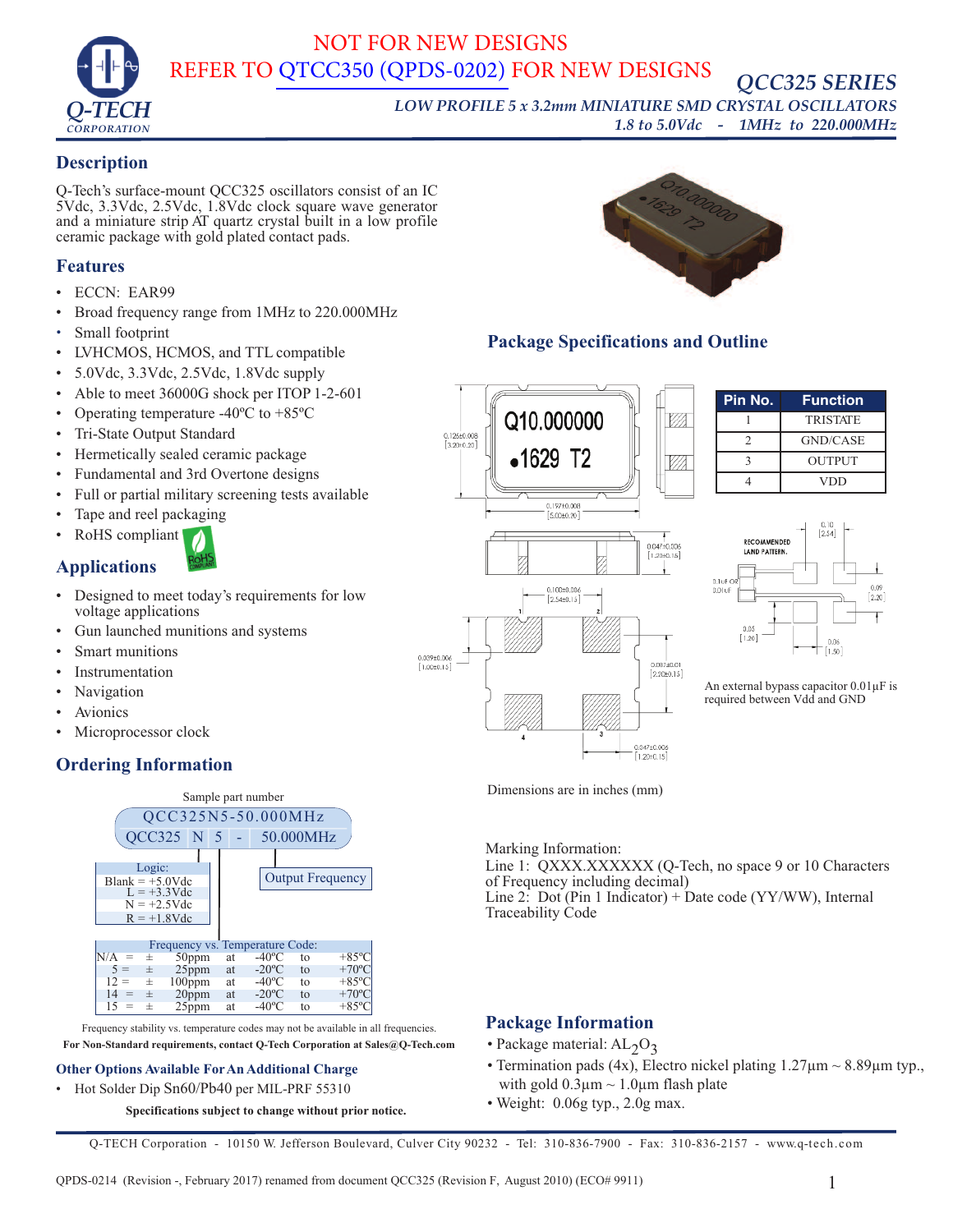

#### **Electrical Characteristics**

| <b>Parameters</b>                           | <b>QCC325</b>                                                                                                                       | QCC325L                                                                                                          | <b>QCC325N</b>                                                                                                       | QCC325R                                                                                                |  |
|---------------------------------------------|-------------------------------------------------------------------------------------------------------------------------------------|------------------------------------------------------------------------------------------------------------------|----------------------------------------------------------------------------------------------------------------------|--------------------------------------------------------------------------------------------------------|--|
| Output frequency range (Fo)                 | $1MHz - 106.250MHz$                                                                                                                 | $1MHz - 220.000MHz$                                                                                              | $1MHz - 220.000MHz$                                                                                                  | $1MHz - 165.000MHz$                                                                                    |  |
| Supply voltage (Vdd)                        | $5.0$ Vdc $\pm 10\%$                                                                                                                | $3.3 \text{Vdc} \pm 10\%$                                                                                        | $2.5 \text{Vdc} \pm 10\%$                                                                                            | $1.8$ Vdc $\pm 10\%$                                                                                   |  |
| Maximum Applied Voltage (Vdd max.)          | $-0.5$ to $+7.0$ Vdc                                                                                                                | $-0.5$ to $+5.0$ Vdc                                                                                             |                                                                                                                      |                                                                                                        |  |
| Frequency stability ( $\Delta F/\Delta T$ ) | $\pm$ 50ppm max.                                                                                                                    |                                                                                                                  |                                                                                                                      |                                                                                                        |  |
| Operating temperature (Topr)                | -40 $\rm{^{\circ}C}$ to +85 $\rm{^{\circ}C}$                                                                                        |                                                                                                                  |                                                                                                                      |                                                                                                        |  |
| Storage temperature (Tsto)                  | -55 $^{\circ}$ C to + 125 $^{\circ}$ C                                                                                              |                                                                                                                  |                                                                                                                      |                                                                                                        |  |
| Operating supply current<br>(No Load)       | $35 \text{ mA max.} - 1 \text{ MHz} \sim 32 \text{ MHz}$<br>70 mA max. - $32MHz \sim 70MHz$<br>90 mA max. - 70MHz $\sim$ 106.250MHz | $1MHz \sim 32MHz$<br>20 mA max. -<br>45 mA max. - 32MHz $\sim$ < 70MHz<br>100 mA max. - 70MHz $\sim 220.000$ MHz | $8 \text{ mA max.}$ - 1MHz $\sim$ < 30MHz<br>22 mA max. - $30MHz \sim 60MHz$<br>70 mA max. - 60MHz $\sim$ 220.000MHz | $1MHz \sim 30MHz$<br>7 mA max. -<br>18 mA max. - $30MHz \sim 70MHz$<br>61 mA max - 70MHz $\sim$ 165MHz |  |
| Symmetry<br>(50% of ouput waveform)         | 45/55%                                                                                                                              |                                                                                                                  |                                                                                                                      |                                                                                                        |  |
| Rise and Fall times                         | 10ns max. - $1MHz \sim 20MHz$<br>7ns max. - 20MHz $\sim$ 106.250MHz<br>(between $10\%$ to $90\%$ )                                  | $1MHz \sim 20MHz$<br>8ns max. -<br>5ns max. - $20MHz \sim 220.000MHz$<br>(between $10\%$ to $90\%$ )             | 6ns max.<br>(between $20\%$ to $80\%$ )                                                                              |                                                                                                        |  |
| Output Load                                 | 30pF max. $1MHz \sim 50MHz$<br>15pF max. $(50MHz \sim 106.250MHz)$                                                                  | 15pF max.                                                                                                        | 15pF max.                                                                                                            |                                                                                                        |  |
| Start-up time (Tstup)                       | 10ms max.                                                                                                                           |                                                                                                                  |                                                                                                                      |                                                                                                        |  |
| Output voltage (Voh/Vol)                    | $0.9V$ dd min. $/ 0.1V$ dd max.                                                                                                     |                                                                                                                  |                                                                                                                      |                                                                                                        |  |
| Output Current (Ioh/Iol)                    | $\pm 16$ mA max.                                                                                                                    | $\pm 8$ mA max.                                                                                                  | $\pm$ 6mA max.                                                                                                       |                                                                                                        |  |
| Enable/Disable function Pin 1               | VIH $\geq$ 2.2V Active                                                                                                              | VIH $\geq$ 2.2V Active (< 30MHz)<br>VIH $\geq$ 0.7Vdd Active ( $\geq$ 30MHz)                                     | VIH $\geq$ 0.7Vdd Active                                                                                             |                                                                                                        |  |
|                                             | $VIL \leq 0.8V$ High Z                                                                                                              | VIL $\leq$ 0.8V High Z (< 30MHz)<br>VIL $\leq$ 0.3Vdd High Z ( $\geq$ 30MHz)                                     | $VIL \leq 0.3Vdd High Z$                                                                                             |                                                                                                        |  |
| Aging                                       | $\pm$ 5ppm/year max.                                                                                                                |                                                                                                                  |                                                                                                                      |                                                                                                        |  |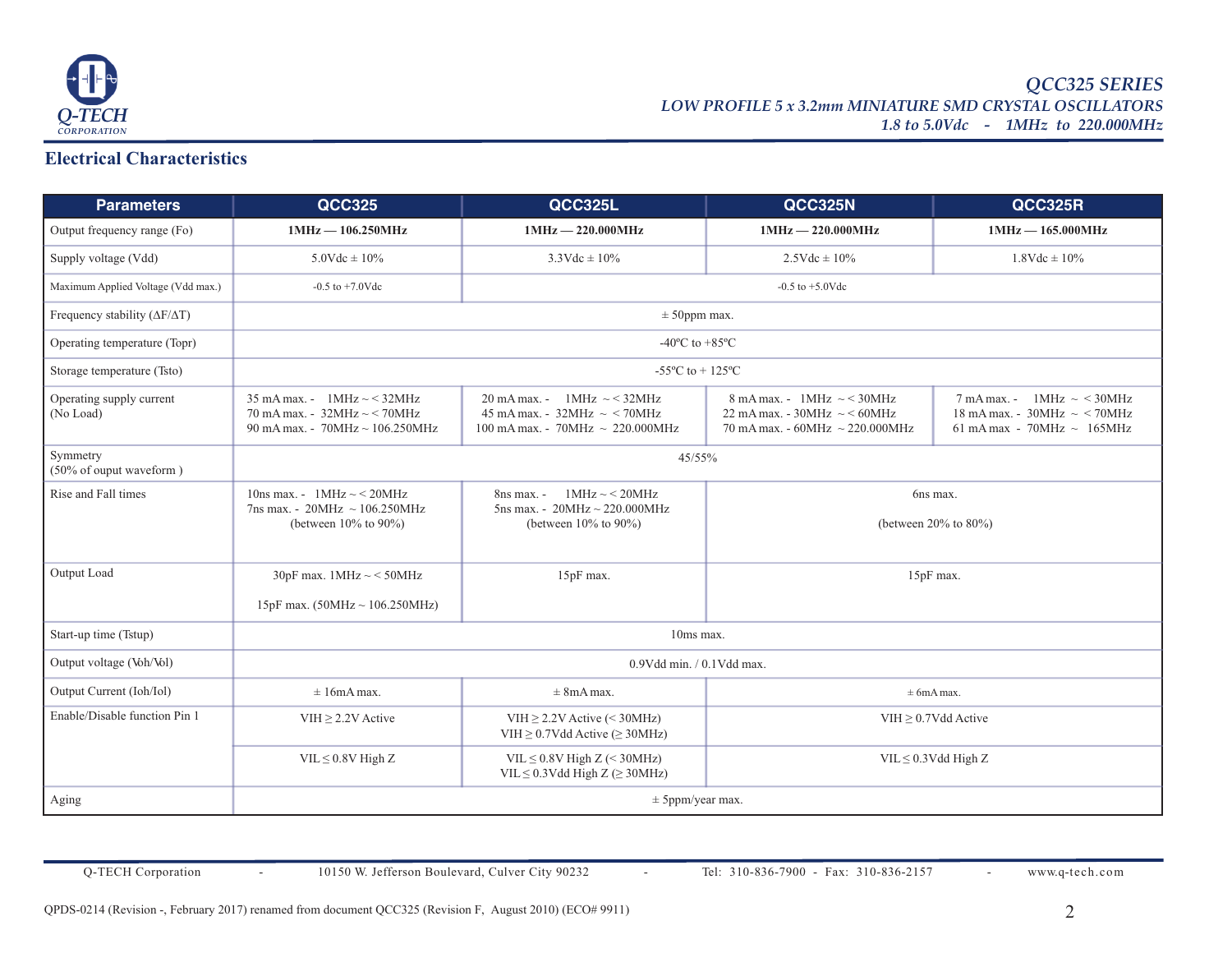

#### **Output Waveform (Typical)**



#### **Frequency vs. Temperature Curve**



#### **Reflow Profile**



# **Environmental and Mechanical Specifications**

# **Test Circuit**



The Tristate function on pin 1 has a built-in pull-up resistor so it can be left floating or tied to Vdd without deteriorating the electrical performance.

# **Embossed Tape and Reel Information**





Dimensions are in mm. Tape is compliant to EIA-481-A.

| Reel size (Diameter in mm) Qty per reel (pcs) |       |  |
|-----------------------------------------------|-------|--|
|                                               | 1.000 |  |

| <b>Environmental Test</b>  | <b>Test Conditions</b>                            |  |  |
|----------------------------|---------------------------------------------------|--|--|
| Temperature cycling        | MIL-STD-883, Method 1010, Cond. B                 |  |  |
| Constant acceleration      | MIL-STD-883, Method 2001, Cond. A, Y1             |  |  |
| Seal: Fine and Gross Leak  | MIL-STD-883, Method 1014, Cond. A and C           |  |  |
| Vibration sinusoidal       | MIL-STD-202, Method 204, Cond. D                  |  |  |
| Shock, non operating       | MIL-STD-202, Method 213, Cond. I                  |  |  |
| Resistance to solder heat  | MIL-STD-202, Method 210, Cond. B                  |  |  |
| Resistance to solvents     | MIL-STD-202, Method 215                           |  |  |
| Solderability              | MIL-STD-202, Method 208                           |  |  |
| <b>ESD</b> Classification  | MIL-STD-883, Method 3015, Class 1 HBM 0 to 1,999V |  |  |
| Moisture Sensitivity Level | $J-STD-020$ , $MSL=1$                             |  |  |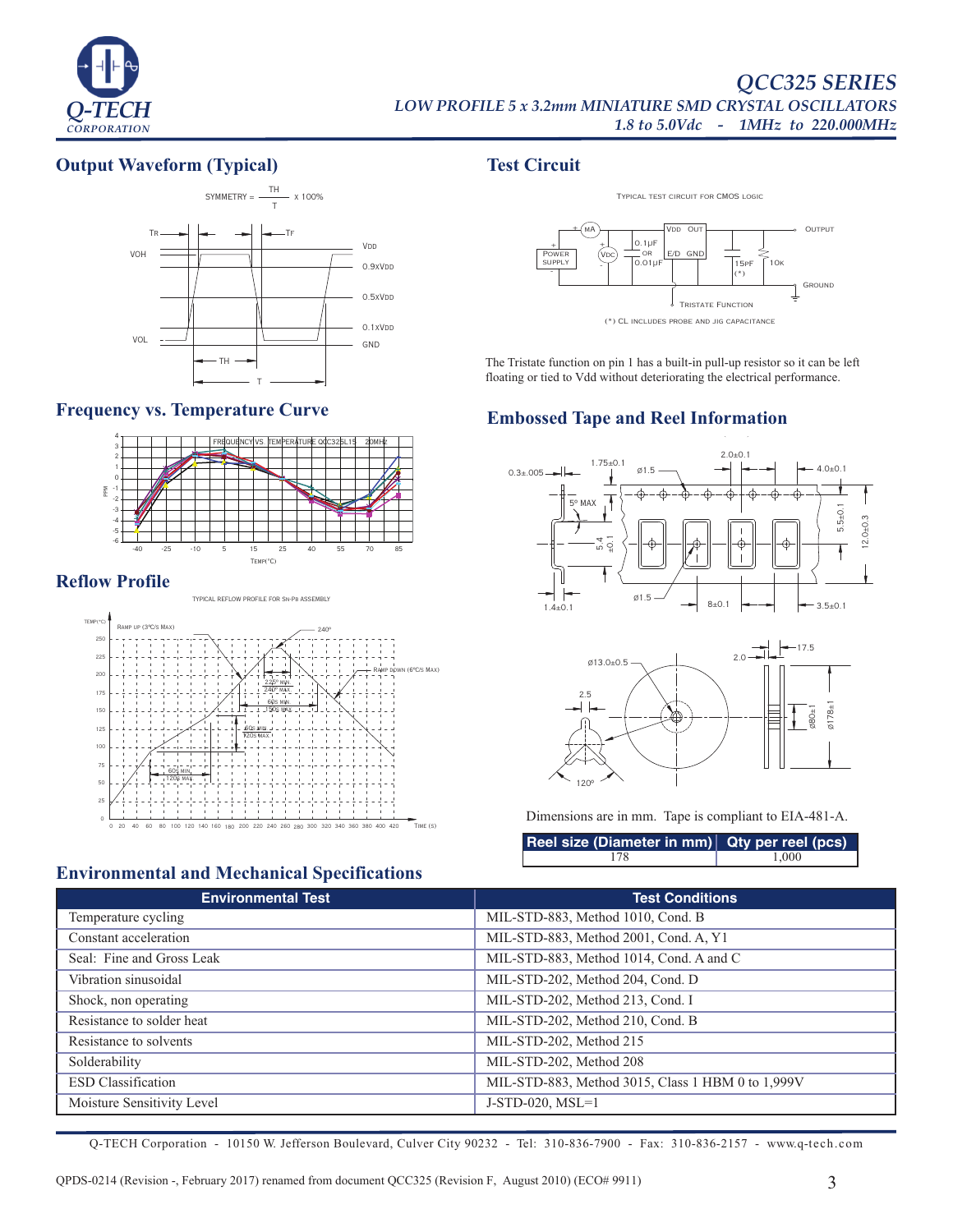

#### **Phase Noise and Phase Jitter Integration**

Phase noise is measured in the frequency domain, and is expressed as a ratio of signal power to noise power measured in a 1Hz bandwidth at an offset frequency from the carrier, e.g. 10Hz, 100Hz, 1kHz, 10kHz, 100kHz, etc. Phase noise measurement is made with an Agilent E5052A Signal Source Analyzer (SSA) with built-in outstanding low-noise DC power supply source. The DC source is floated from the ground and isolated from external noise to ensure accuracy and repeatability.

In order to determine the total noise power over a certain frequency range (bandwidth), the time domain must be analyzed in the frequency domain, and then reconstructed in the time domain into an rms value with the unwanted frequencies excluded. This may be done by converting  $L(f)$  back to  $S\varphi(f)$  over the bandwidth of interest, integrating and performing some calculations.

| <b>Symbol</b>                                   | <b>Definition</b>                                                                |
|-------------------------------------------------|----------------------------------------------------------------------------------|
| L(f)                                            | Integrated single side band phase noise (dBc)                                    |
| So $(f)=(180/\Pi)x\sqrt{2}\int\mathcal{L}(f)df$ | Spectral density of phase modulation, also known as RMS phase error (in degrees) |
| RMS jitter = $S\varphi$ (f)/(fosc.360°)         | Jitter(in seconds) due to phase noise. Note $S\varphi$ (f) in degrees.           |

The value of RMS jitter over the bandwidth of interest, e.g. 10kHz to 20MHz, 10Hz to 20MHz, represents 1 standard deviation of phase jitter contributed by the noise in that defined bandwidth.

Figure below shows a typical Phase Noise/Phase jitter of a QCC325, 3.3Vdc, 25MHz clock at offset frequencies 1Hz to 1MHz, and phase jitter integrated over the bandwidth of 12kHz to 1MHz.